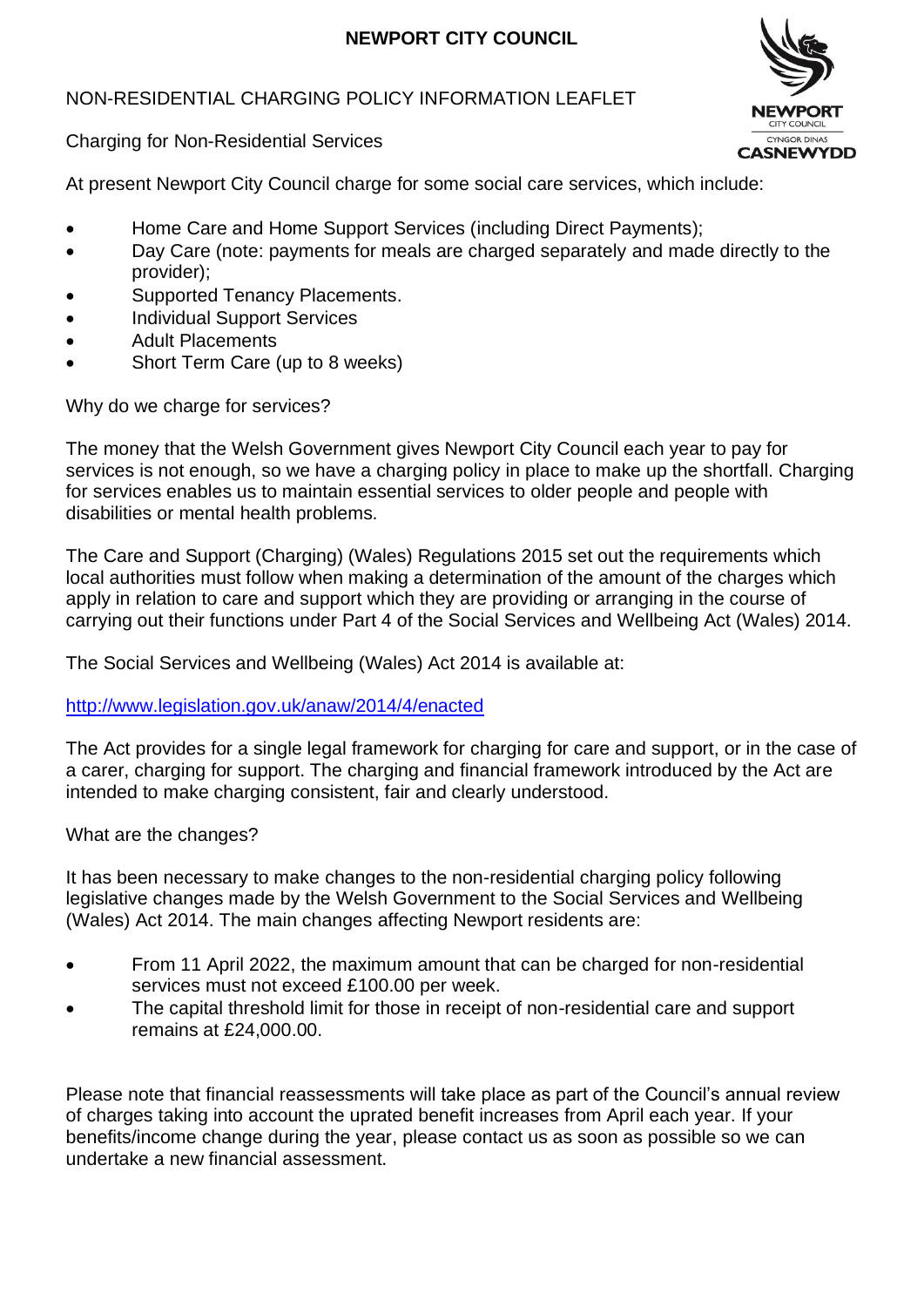Residential services are not included in this, as there are separate government rules for charges relating to residential care.

How will the charge be calculated?

To ensure that you are treated fairly, everyone is entitled to have a confidential financial assessment when their package of care has been agreed. This assessment looks at your overall finances, personal needs and income. The financial assessment will be carried out by a Visiting Officer, who will request details of your income, including benefits, Retirement Pension and/or Occupational Pension that you receive. Earnings and the value of your main house will be disregarded. The Visiting Officer will also need details of any capital or savings that you possess. In regard to expenditure the Visiting Officer will need details of rent or council tax, net of benefits, that you are personally responsible for.

If further assistance, or a more detailed benefits check is identified, you will be given contact numbers for the Department of Works and Pensions and/or other relevant organisations that can help you.

Once your details have been received, we will work out the weekly charge that you could be asked to pay for the current service provided.

Our charging week starts on a Saturday and ends of a Friday and depending on the outcome of your financial assessment, charges will be raised for any services you have received during the charging week.

What if I refuse to give any information?

You do not have to disclose details of your financial affairs, but if you choose not to, the full cost of the services will be charged up to a maximum of £100.00. By telling us your financial circumstances, you may be assessed to pay a lower charge or even have no charge at all. If there is in excess of £24,000.00 as at 11 April 2022 in capital/savings, the full cost for all services received will be charged, up to a maximum of £100.00 per week.

\* This capital level is changed on an annual basis every April in line with Welsh Government guidance.

Once your income has been assessed, we will write to you with details of the services to be charged for and a breakdown of how we have calculated your weekly charge.

# **How do I pay?**

Payment can be made using the following methods:

- Standing Order direct from your bank;
- Social Services payment card at the Post Office;
- Cash or cheque at our payments offices at the Information Station, Newport:
- Via the telephone on 01633 656656. All major credit/debit cards are accepted with the exception of American Express;
- On line at [https://services.newport.gov.uk](https://services.newport.gov.uk/) All major credit/debit cards are accepted with the exception of American Express.

If paying with a Social Services payment card, you can use it at any Post Office. You can use it yourself or ask a friend, relative or carer to go the Post Office for you. No money can be taken out, only paid in and the Post Office will not charge you for this service.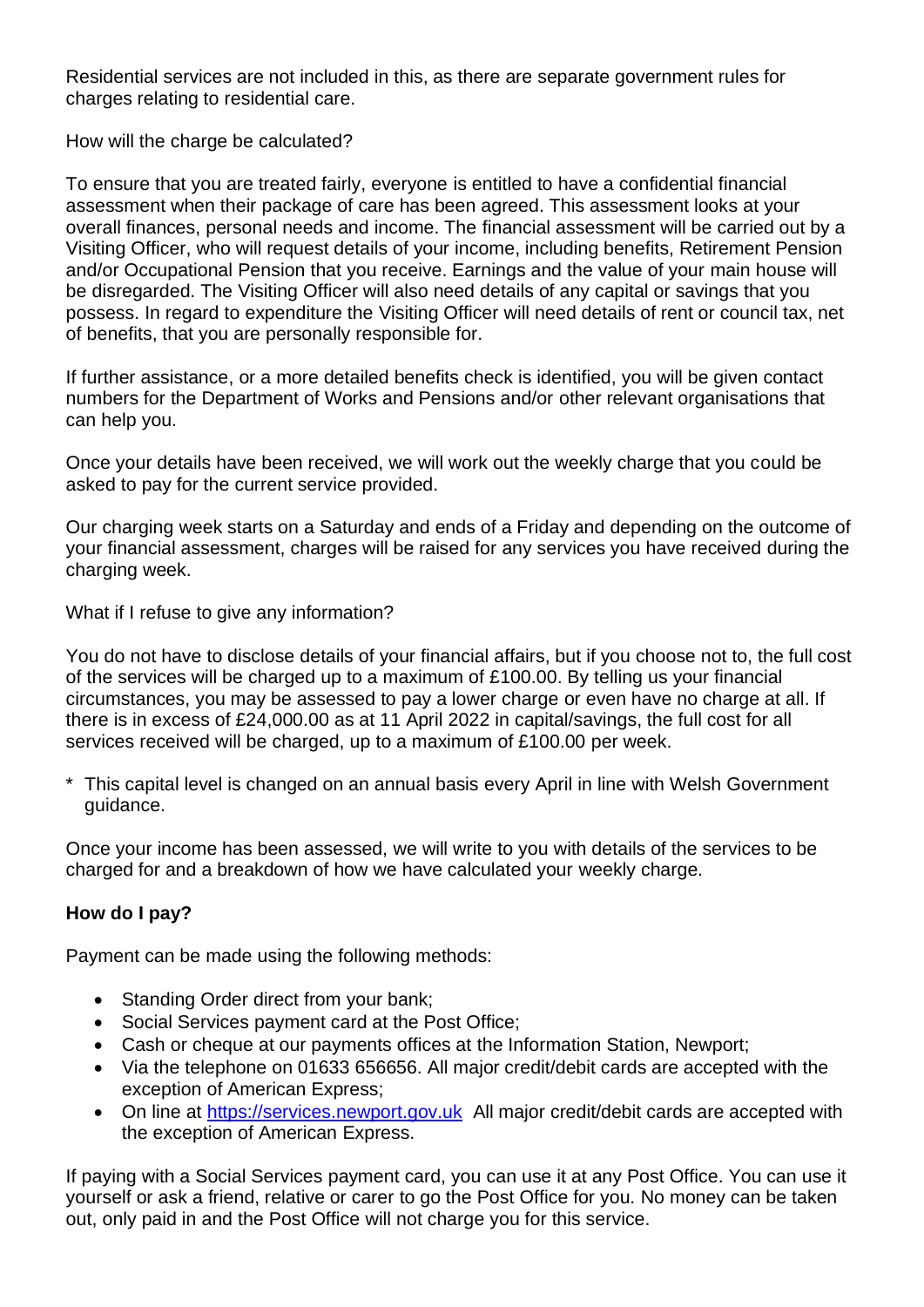### **What can you do if you feel that you have been treated unfairly?**

We have a review process, if you think that the charge has been calculated incorrectly or if you feel that the level of charge set will cause financial hardship.

#### **Finding out more**

More details on the current scheme, the changes, how to ask for a review and details on how to pay can be found at [www.newport.gov.uk/socialcare](http://www.newport.gov.uk/socialcare) or you can contact the Finance and Income Team on 01633 656656.

### **EXAMPLE 1**

Cost of package of care £86.26 per week for a service user aged 65. Basic Pension Credit rate is £182.60

|                                                                                                                                                                        | <b>Pension Credit plus</b><br><b>Attendance</b><br><b>Allowance</b> |
|------------------------------------------------------------------------------------------------------------------------------------------------------------------------|---------------------------------------------------------------------|
| Guarantee Credit                                                                                                                                                       | £75.81                                                              |
| <b>Retirement Pension</b>                                                                                                                                              | £106.79                                                             |
| Attendance Allowance                                                                                                                                                   | £92.40                                                              |
| Assessable Income                                                                                                                                                      | £275.00                                                             |
| Deduct Basic Pension Credit Amount £182.60<br>Deduct 35% of Basic Pension Credit<br>(Buffer)<br>Deduct 10% of Basic Pension Credit<br>(Disability Related Expenditure) | 63.91<br>£<br>18.26                                                 |
| <b>Total Deductions</b>                                                                                                                                                | £264.77                                                             |
| Disposable Income                                                                                                                                                      | £10.23                                                              |
| <b>Weekly Assessed Charge</b>                                                                                                                                          | £10.23                                                              |

The package of care costs £86.26 per week. However, the above person only has £10.23 disposable income left after allowances given, so they can only be charged £10.23 per week.